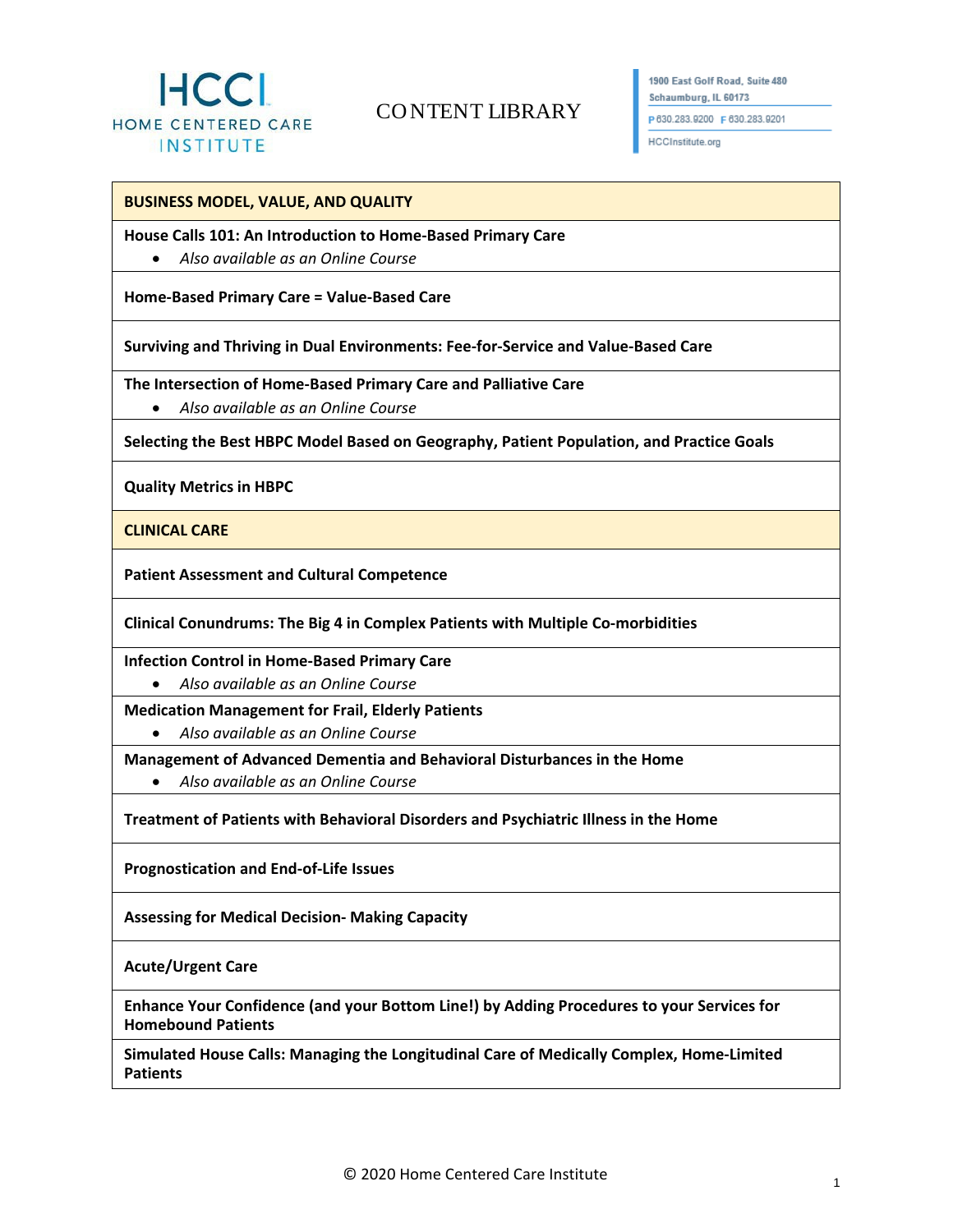

## CO NTENT LIBRARY

## **CODING, DOCUMENTATION, AND REIMBURSEMENT**

### **Documentation and Coding for House Calls: The Basics**

• *Also available as an Online Course*

## **Documentation and Coding for House Calls: Advanced Topics**

• *Also available as an Online Course*

## **Hierarchical Condition Category (HCC) Coding for House Calls**

• *Also available as an Online Course*

## **TECHNOLOGY, SAFETY, AND SELF-CARE**

## **Technology Useful in Enhancing Home-Based Care and Productivity**

**Safety Strategies for House Call Providers**

• *Also available as an Online Course*

## **Enhancing Productivity and Reach through Telemedicine**

• *Also available as an Online Course*

**Self-care and Boundaries**

**CARE COORDINATION AND CAREGIVER SUPPORT** 

**Effective Care Transitions for Homebound Patients**

**Identifying and Connecting with Community Services**

**Caregiver Burden**

**PRACTICE OPERATIONS**

**Economics of HBPC and Budget Considerations**

**Geographic Scheduling and Productivity**

**Staffing, Operations, and Durable Medical Equipment**

**Improving Workflows: Front Office, Back Office, and What it Means for Staffing**

**Marketing Your House Calls Program**

**Optimizing the Daily Operations of House Call Programs**